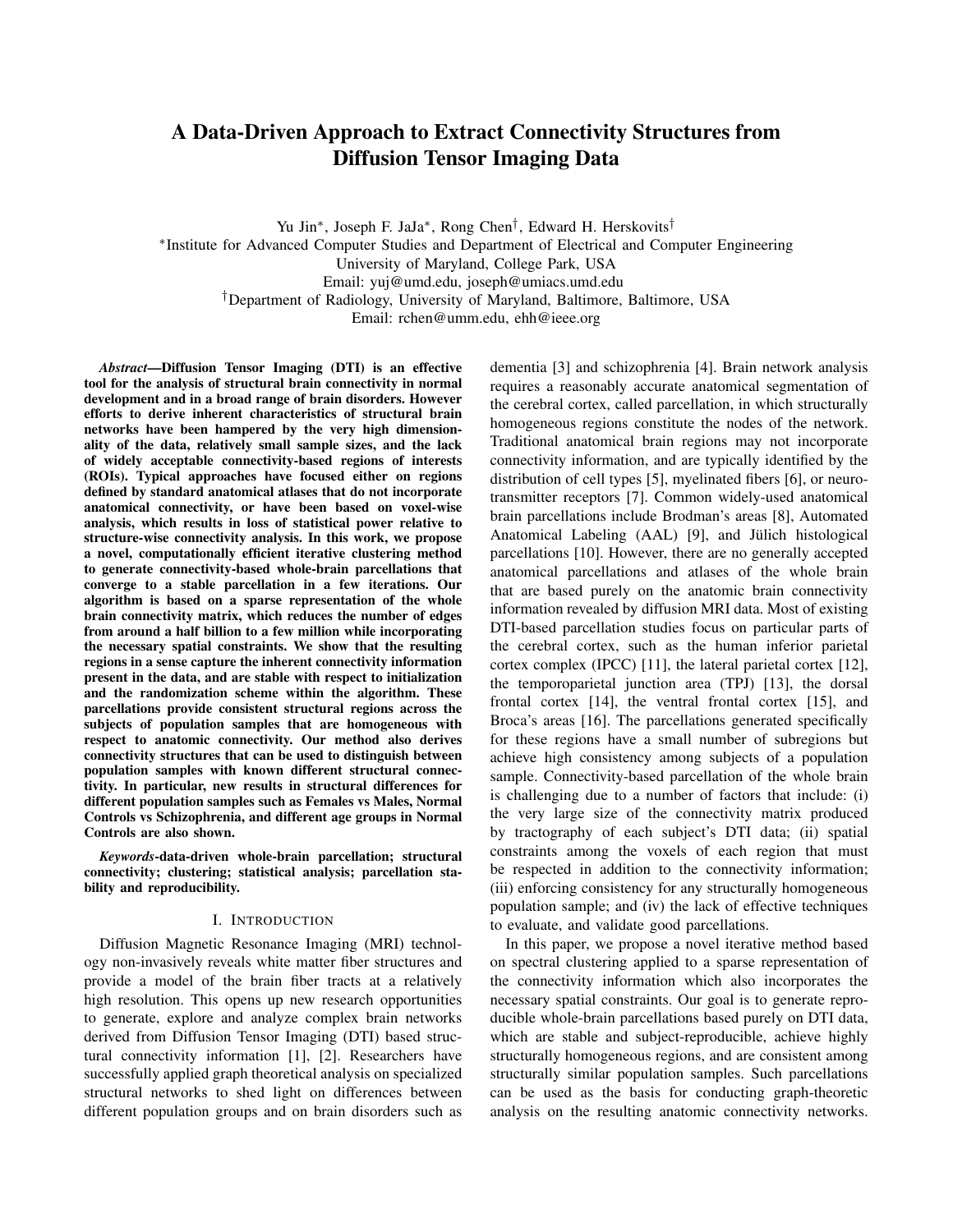Our method uses probabilistic tractography to generate the connectivity matrix that represents connectivity strength between any two gray voxels. A sparse representation of the connectivity matrix is defined by a graph whose edges capture spatial connectivity within a small spatial neighborhood and whose edge weights provide a similarity measure of the connectivity profiles of the endpoints. We show that our method is effective in generating parcellations that are highly consistent among subjects in the same population sample and that capture anatomic connectivity patterns that can be used to distinguish between population samples with known structural differences. Moreover, the methods are computationally efficient and robust to various random factors.

We note two particular works that are directly related to this paper. The first, reported by Craddock et al. [17], focuses on a data-driven approach for generating atlases based on *resting-state functional* MRI. The main goal there is to parcellate the whole brain into coherent regions of interests that are homogeneous in their resting-state functional connectivity (FC). They develop independently a graph formulation that is similar to ours, and apply spectral clustering in a straightforward way. The resulting atlas, while better than several of the standard anatomical atlases in term of FC homogeneity, has similar characteristics to a random atlas. Moreover, the input size is significantly smaller than the size of the problem we are dealing with here. The second work reported in [18] addresses the same problem tackled in this paper and uses hierarchical clustering to generate a hierarchy of whole brain parcellations. Hierarchical clustering techniques have serious limitations since they use a local greedy strategy, and each successive refinement cannot modify the clustering determined in previous steps. In addition, the evaluation methodology carried out there is limited to either known results for small regions such as the inferior parietal cortex convexity or to other well-known cytoarchitectonic parcellations that do not incorporate the connectivity information provided by DTI.

We summarize our main contributions in this paper as follows:

- *•* We develop efficient, scalable algorithms based on a sparse representation of the whole brain connectivity matrix, which reduces the number of edges from around a half billion to a few million while incorporating the necessary spatial constraints.
- *•* For an arbitrary subject from a population sample and for any value *k* of the number of regions, we show that our algorithm converges to a stable parcellation after a few iterations, defined by *k* structurally homogeneous regions.
- *•* Our parcellations of subjects within a population sample are consistent using any of a number of similarity metrics between parcellations of different subjects.
- *•* Our method captures structural patterns to allow us

Table I. Subject Demographics

| <b>Subject Group</b> | Male | <b>Female</b>  | Age<br>18-30 | Age<br>$31 - 50$ | Age<br>$51-60$ |
|----------------------|------|----------------|--------------|------------------|----------------|
| Normal Controls      | -4 i | 35             | 23           | 28               | $\mathcal{L}$  |
| Schizophrenia        |      | $\overline{ }$ | 16           |                  |                |

to distinguish effectively between structurally different population groups such as Males vs Females, Normal Controls vs Schizophrenia, and different age groups in Normal Controls.

The rest of the paper is organized as follows. We start in the next section by describing the data and tools used to generate the connectivity matrix of each subject. Our iterative method is described in Section III, while the stability and reproducibility results at the individual subject level or group level are covered in Section IV. Section V covers the discriminative power of the resulting parcellations. We end with a brief discussion in Section VI.

## II. DATA AND PREPROCESSING STEPS

# *A. Data Acquisition*

Imaging was performed at the University of Maryland Center for Brain Imaging Research using a Siemens 3T TRIO MRI (Erlangen, Germany) system and 32 channel phase array head coil. The high-angular resolution diffusion imaging protocol was used to assess white matter integrity as measured by fractional anisotropy. Diffusion tensor data were collected following the same procedures as in [19]. For each subject, the image data consists of 70 volumes of 3D images of dimensions  $128 \times 128 \times 53$ , each voxel representing  $1.718$ mm $\times$ 1.718mm $\times$ 3mm brain volume. We collected data from 76 normal (NC) subjects and 48 schizophrenia (SZ) subjects. The subject demographics are shown in Table I.

# *B. Nonlinear Registration*

The diffusion images of all subjects are registered to Montreal Neurological Institute (MNI) standard space using nonlinear registration package FNIRT in FSL [20]. The nonlinear registration process generates the warping coefficients that balance the similarity between the diffusion image and the standard MNI152 image, and the smoothness of the warping coefficients. The registration process facilitates group atlas generation and comparison with other standard atlases.

## *C. Probabilistic tractography*

The preprocessing step of probabilistic tractography is used to model cross fiber distributions for each voxel through the BEDPOSTX package in FSL [21]. Probabilistic tractography is processed through the diffusion toolbox in FSL [22]. The standard white matter atlas is specified as a seed region. The AAL mask is specified as the target region, which is the whole brain cortex region. We generate 50 streamlines from every voxel in a seed region. These streamlines are propagated following the cross fiber distribution computed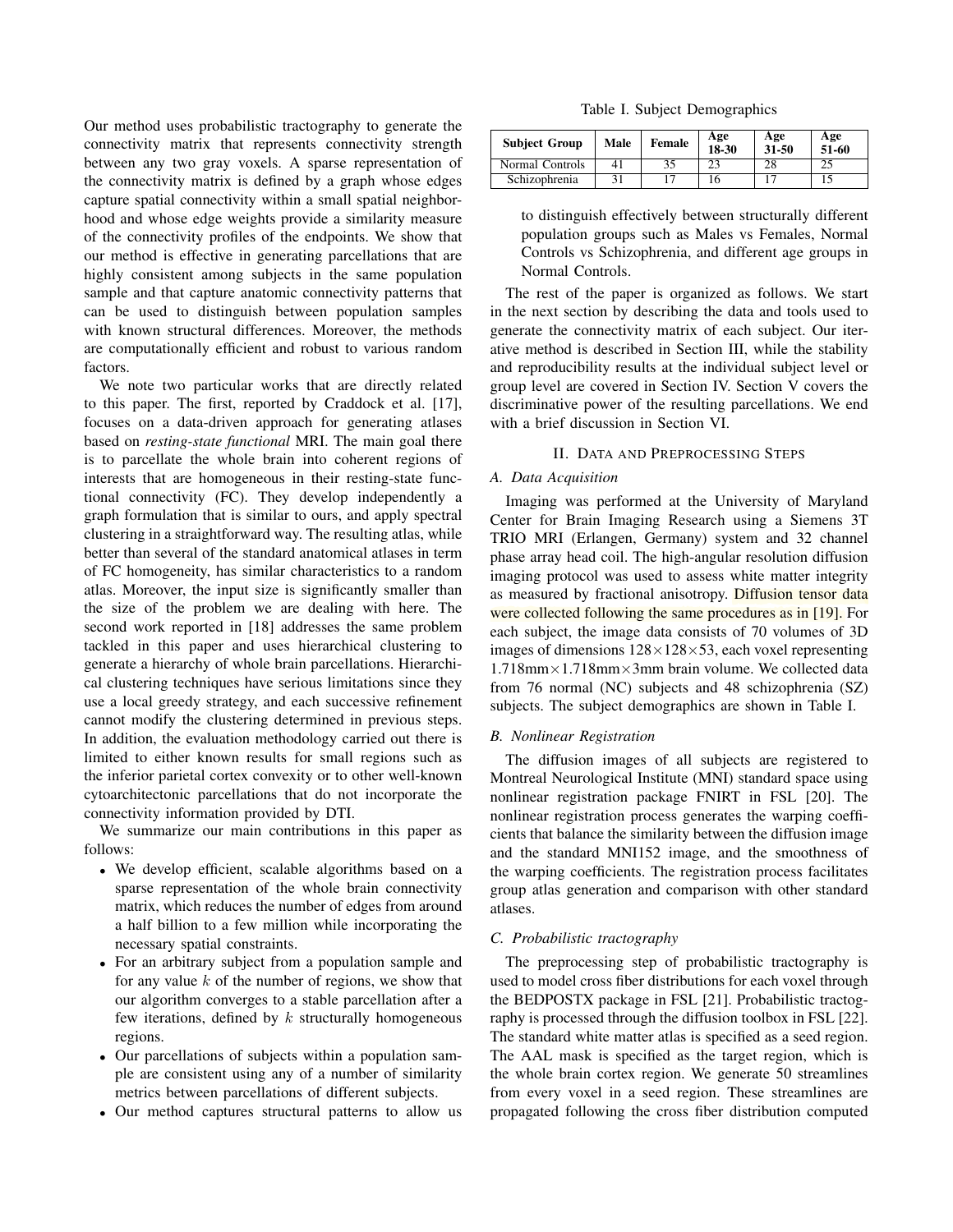

Figure 1: 32 neighbors of voxel within sphere of radius  $r =$ 2.

from the preprocessing step. Curvature threshold is enforced to eliminate unqualified streamlines. The distance correction option is set to correct for the fact that the distribution drops as travel distance increases. The tractography output is a structural connectivity network modeled as a weighted graph where each node is a voxel in the target region space and each edge weight corresponds to relative connectivity strength in terms of the number of streamlines connecting the corresponding pair of voxels.

## III. OUR APPROACH

Our main method takes as input a subject's connectivity matrix. The number of voxels in the AAL mask is 155*,* 794 and the connectivity matrix is a sparse matrix of size  $155, 794 \times 155, 794$ . Given a positive integer value *k*, our problem is to parcellate the cerebral cortex into *k* spatially contiguous regions, such that each region possesses a high degree of structural homogeneity. Moreover, these parcellations must be stable and reproducible, as well as, consistent among members of a population sample with similar connectivity patterns. We first introduce our notion of a *connectivity profile* followed by a description of our method.

#### *A. Connectivity Profile*

For each voxel, the connectivity profile is the signature that discriminates a voxel from the rest of voxels based on connectivity. Parcellations are built by clustering voxels with similar connectivity profiles together. In principle, we can take the row of the connectivity matrix corresponding to a voxel as its connectivity profile, but that would be computationally expensive to process even if we compress each row into a list that contains only connectivity values above a certain threshold. In our approach, the connectivity profile of a voxel is computed as an array of weights, where each element represents the cumulative connectivity strengths of the voxel to a set of the regions determined initially by a predefined brain segmentation. Not only does the use of a coarser version of the connectivity profile leads to much more efficient computations, but it also helps to smooth out errors introduced by the tractography process through aggregation. More importantly, we will show later that our

| <b>Algorithm 1</b> Iterative Parcellation Method                          |
|---------------------------------------------------------------------------|
| 1. Generate the connectivity matrix of a subject using probabilistic      |
| tractography.                                                             |
| 2. Construct a spatial graph as a sparse representation of the 3-D brain. |
| 3. Initialize a random spatially-coherent brain parcellation, to be used  |
| to define the connectivity profile of each voxel.                         |
| Repeat                                                                    |
| 4. Use the current brain parcellation to define the connectivity profiles |
| of all the voxels based on the connectivity matrix.                       |
| 5. Apply spectral clustering algorithm to generate the brain parcellation |
| of a predefined level of granularity.                                     |
| 6. Measure the similarity between the new parcellation and the            |
| previous parcellation used to define connectivity profiles.               |
| Until the similarity measurement exceeds some threshold.                  |
| 7. Return the parcellation result.                                        |

method converges to the same parcellation regardless of the initial segmentation used.

We explore several possibilities to initialize brain segmentations. An obvious choice is to use the regions of interests (ROIs) defined by any of the well-known anatomical atlases such as the 90 regions of the AAL-90 atlas. Note that the initial number of spatial regions is *completely unrelated* to the number *k* of parcellated regions and is used merely to initialize the connectivity profile of each voxel. Another possibility is to use a brain segmentation generated using a spatially constrained version of the k-means++ algorithm with randomized centers [23]. The third possibility that we consider is to spatially segment the volume into almost equal-size sub-cubes. The last two segmentation methods result in any specified number of contiguous regions. We will show that our method results in consistent and similar parcellations regardless of which connectivity profile we use.

#### *B. Spatially Constrained Similarity Graph*

A spatial-constraint similarity graph, considerably sparser than the weighted graph defined by the connectivity matrix, is formed using spatial adjacency and the connectivity profiles as follows. The voxels define the nodes of our graph. Two nodes are connected by an edge if and only if the corresponding voxels lie within a sphere of radius *r*. In our implementation, we have used  $r = 2$  such that the number of neighbors of any node is at most 32 as shown in Fig. 1. Each edge is weighted by the similarity between the connectivity profiles of its end points. We can use any of several similarity metrics, including the correlation coefficient or the cosine function; our tests show that the results are very similar regardless of the similarity measure used. We assume from now on that we are using the correlation coefficient as our similarity measure between the connectivity profiles of two voxels.

#### *C. Minimum Graph-Cut Problem and Iterative Refinement*

Our parcellation algorithm starts by partitioning our spatial similarity graph into several subgraphs with the objective of minimizing the total weight of the edges connecting the subgraphs subject to a constraint on the relative sizes of the subgraphs. More specifically, our objective function is to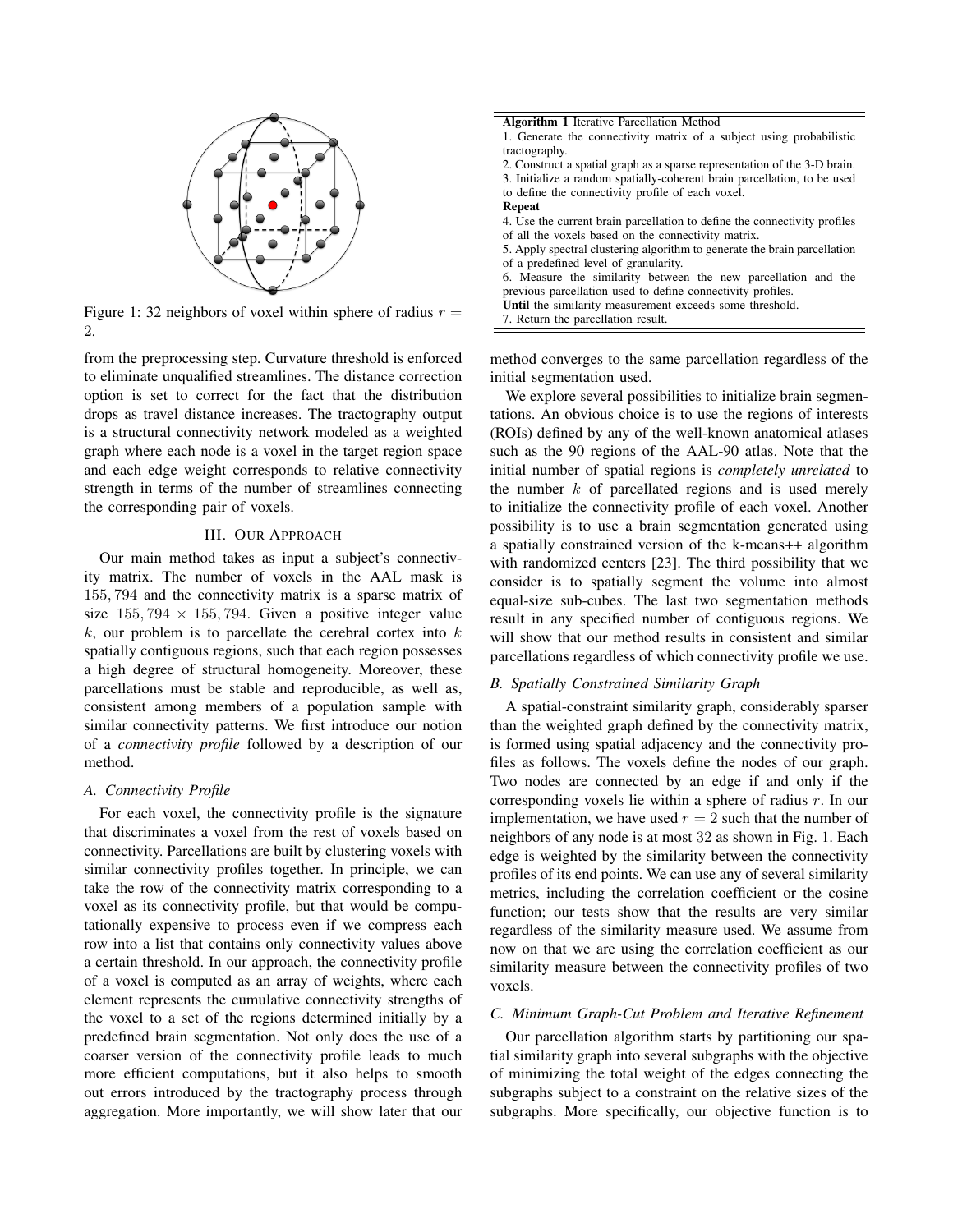minimize the normalized cut rather than just the cut, which is standard in the literature (see for example [24], [25]). This will more or less ensure that we won't have subgraphs with very few vertices. The subgraphs induce a spatial segmentation of the 3D image data, which is then used to redefine the connectivity profile of each voxel, after which we iterate until the generated parcellations are almost unchanged. Our algorithm results in a solution where the voxels within the same region have similar connectivity profiles and voxels across different regions are relatively dissimilar. The most efficient method to solve the graph cut problem during each iteration is spectral clustering [24], [25]. In particular, we use the normalized spectral clustering method, which can be summarized as follows, where  $W \in \mathbb{R}^{n \times n}$  is the weight matrix associated with the spatial similarity graph and *k* is the number of desired regions.

- Compute the normalized Laplacian matrix  $L = D W$ . *D* is the diagonal matrix with each element  $D_{i,i} = \sum_{i=1}^{n} I_i$  $\sum_{j=1}^{n} W_{i,j}$ .
- Compute the *k* eigenvectors of  $D^{-1/2}LD^{-1/2}$  corresponding to the smallest *k* eigenvalues.
- *•* Apply the k-means clustering algorithm on the rows of the eigenvectors to obtain the final clusters.

To make the clustering result consistent against the random initializations in the k-means step, we run the kmeans++ algorithm [23] several times and choose the result with the minimum within-cluster sum of point-to-centroid distances. Note that each run of the k-means++ involves 155*,* 794 points (voxels) each of dimension *k*. Algorithm 1 provides a high-level description of our method.

By applying the spectral clustering algorithm, we expect voxels within the same region to possess successively higher degrees of similarity in terms of structural connectivity during successive iterations. This iterative refinement approach converges to a stable parcellation as we will later show. At that point, we will also introduce a quantitative stopping criterion to be used to terminate the algorithm.

#### IV. REPRODUCIBILITY AND STABILITY ANALYSIS

This section presents the methodology used and the results achieved to illustrate the reproducibility of our results both at the individual subject level and at the group level. We start by introducing two well-known methods to quantitatively measure the similarity between two arbitrary clustering solutions of a dataset.

#### *A. Parcellation Similarity Metrics*

We use the following metrics to measure the similarity between any two parcellations with the same level of granularity (that is, the same value of *k*). The cluster labels generated by our method are essentially arbitrary in the sense that regions with the same labels in two different parcellations are not necessarily spatially related. Moreover, as the level of granularity increases, we may not be able to determine a reasonable one-to-one mapping between the regions. In this paper, we will use the following two metrics.

*1) Normalized Mutual Information (NMI):* Mutual information has been used in information theory to measure the relationship between any two probability distributions [26]. Essentially, it provides a measure of how similar the joint distribution of two random variables is to the product of their marginal distributions. The normalized mutual information (NMI) is an approximate discrete version commonly used to measure the similarity between pairs of clusters of a dataset. The NMI between two parcellations *A* and *B* is defined as

$$
NMI(A, B) = \frac{MI(A, B)}{(H(A) + H(B))/2}
$$
 (1)

The entropy for individual parcellations and the mutual information are approximated from the marginal and joint distributions. The marginal probability for any label is approximated as the fraction of the number of voxels with that label over the total number of voxels. Similarly, the joint distribution  $p(A_i, B_j)$  is computed as the fraction of the number of voxels with label *i* in parcellation *A* and with label *j* in parcellation *B* over the total number of voxels. Here the total number of voxels is the number of voxels in the AAL mask, which is the same for all parcellations.

*2) Dice's Coefficient:* Dice's coefficient measures the similarity directly from the clustering matrix  $C \in \mathbb{R}^{n \times n}$ defined by

$$
C_{i,j} = \begin{cases} 1, & L_i = L_j \\ 0, & L_i \neq L_j \end{cases}
$$
 (2)

where *L* is the vector that contains the label of every voxel. That is, the  $(i, j)$  entry of the clustering matrix is equal to 1 if, and only if, voxels *i* and *j* belong to the same region. Given the matrices corresponding to two parcellations, the Dice's coefficient is computed as twice the number of common nonzero entries normalized by the total number of nonzero entries in both clustering matrices [27]. Dice's coefficient is always between 0 and 1, and the larger it is, the more similar the two parcellations are.

Both NMI and Dice's coefficient capture the similarity between two parcellations of any level of granularity. But for NMI, the joint distribution  $p(A_i, B_i)$  is in general greater than the product of the marginal distributions  $p(A_i)p(B_j)$ , which may cause NMI to overestimate the similarity between the parcellations. We note that in general NMI is larger than the Dice's coefficient.

#### *B. Stability and Reproducibility of Subject Parecellations*

The main factors that affect the parcellations generated by our algorithm are the choice of the brain segmentation that is used to define connectivity profiles and the random initialization of the k-means++ algorithm used in the last step of spectral clustering. The effect of random initialization could be mitigated by running the k-means++ initialization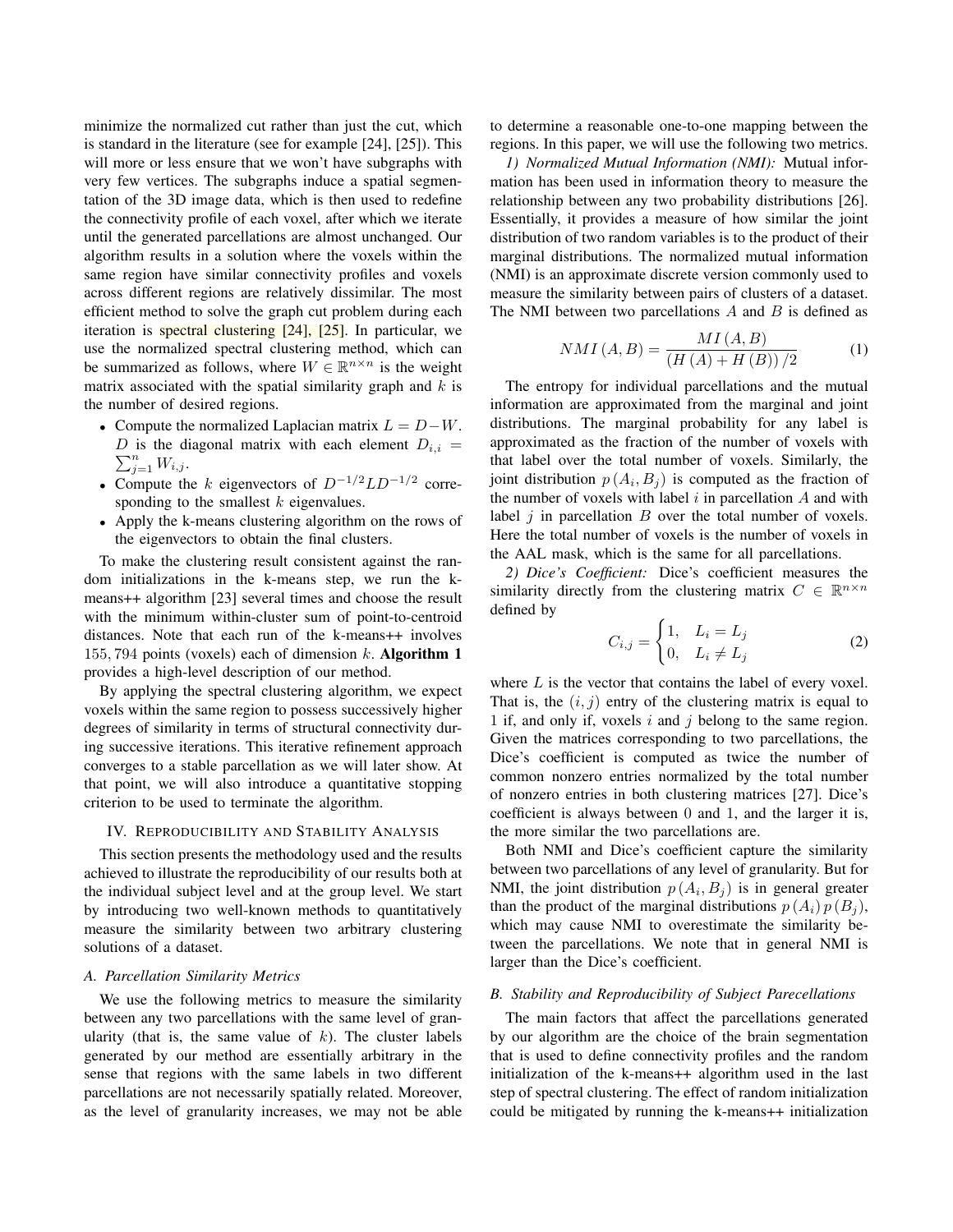

Figure 2: Brain segmentations used to define connectivity profiles.

[23] several times, as stated before. Here we consider only the effect of the initial brain segmentation used to define the connectivity profiles. Note that the connectivity profiles encapsulate the only information we have from the DTI data for each subject since the rest of the information captured by the spatial similarity graph does not involve anything related to the connectivity data.

The initial brain segmentation can be defined as any arbitrary spatial segmentation of the brain mask. However it would be more intuitive to use initial segmentations with comparable region sizes. Note that the number of regions in the initial segmentation is completely independent of the desired number *k* of parcellated regions. The main result of this section is that, regardless of the initial segmentation and for any value of *k*, our algorithm will converge to a stable parcellation for each subject that captures the critical connectivity information embodied in the DTI data.

The following brain segmentations, shown in Fig. 2, are used to define initial connectivity profiles that are used to generate 40-region parcellations.

*1) Automated Anatomical Labeling (AAL):* The AAL atlas defines 90 anatomical regions with 45 volumes of interest in each hemisphere, which were delineated following the courses of the main sulci of the brain. In fact, we have used the AAL mask to define cerebral cortex to be parcellated. Here we use it as the initial segmentation that defines the connectivity profiles of all voxels.

*2) Random Spatial Segmentation:* We generate a random spatial segmentation with any level of granularity using the k-means++ algorithm, based only on spatial coordinate. The purpose is to generate segmentations that have regions that are spatially contiguous and compact. Random initialization of the k-means++ using 90, 1000, and 2000 regions were generated.

*3) Regular Grid Segmentation:* A regular grid segmentation consists of a set of almost equal-sized cubes that cover the whole brain. The cube size determines the granularity of Abbreviations

AAL: Automatic Anatomical Labeling. R#: Random brain segmentation with # number of regions. Grid: Regular grid segmentaton with grid size  $5 \times 5 \times 5$ . S#: Synthetic parcellation generated from spatial-constrained similarity graph with all edges' weights as 1.

Table II. NMI Between Selected Pairs of Parcellations

| <b>Iteration</b>                       |        |        |        |        |
|----------------------------------------|--------|--------|--------|--------|
| AAL vs R90                             | 0.8673 | 0.9173 | 0.9194 | 0.9405 |
| R90 vs R1000                           | 0.9009 | 0.9042 | 0.9050 | 0.9181 |
| R <sub>1000</sub> vs R <sub>2000</sub> | 0.8774 | 0.9018 | 0.9103 | 0.8949 |
| R <sub>2000</sub> vs Grid              | 0.8855 | 0.8840 | 0.9087 | 0.9225 |
| Grid vs S40                            | 0.8666 | 0.8980 | 0.9101 | 0.9020 |

Table III. Dice's Coefficient Between Selected Pairs of Parcellations

| <b>Iteration</b>          |        | 2      | 3      |        |
|---------------------------|--------|--------|--------|--------|
| AAL vs R90                | 0.7448 | 0.8557 | 0.8543 | 0.9070 |
| R90 vs R1000              | 0.8374 | 0.8203 | 0.8316 | 0.8526 |
| R1000 vs R2000            | 0.7778 | 0.8205 | 0.8352 | 0.7960 |
| R <sub>2000</sub> vs Grid | 0.7874 | 0.7737 | 0.8317 | 0.8699 |
| Grid vs S40               | 0.7585 | 0.8099 | 0.8378 | 0.8171 |

the segmentation. We set the cube size to 5 and therefore, this segmentation consists of 1,987 cubes that cover all brain voxels.

*4) Synthetic Parcellations:* The synthetic parcellations are generated from the similarity graph in which the weights of all the edges are set to 1. A similar approach was reported in [17], which concludes that the synthetic parcellations are almost as good as real parcellations in terms of FC cluster homogeneity. We use the synthetic parcellation with the same number of regions to define the connectivity profile and show that starting from the same synthetic parcellation, our iterative method will incorporate the underlying connectivity information and converge to the subject's characteristic parcellations.

For each subject, we show that our algorithm will yield essentially the same parcellation for all these initial segementations. The NMI and Dice's coefficient are computed between all pairs of parcellations generated from different brain segmentations after each iteration. Tables II and III show the similarity results between selected pairs of parcellations from iteration 1 to 4. The complete results are included in [28].

The above tables show that most of the similarity measurements, in terms of NMI or Dice's coefficients, between selected pairs of parcellations from different brain segmentations monotonically increase with the number of iteration. After the 4*th* iteration, most of NMI values are above 0*.*90 and most of Dice's coefficients are above 0*.*80, which indicates very consistent parcellations. The iterative method mitigates the random effect caused by the initial arbitrary segmentations and leads to stable parcellations regardless of the initial definition of connectivity profiles. Note that the k-means++ step of our algorithm introduces a small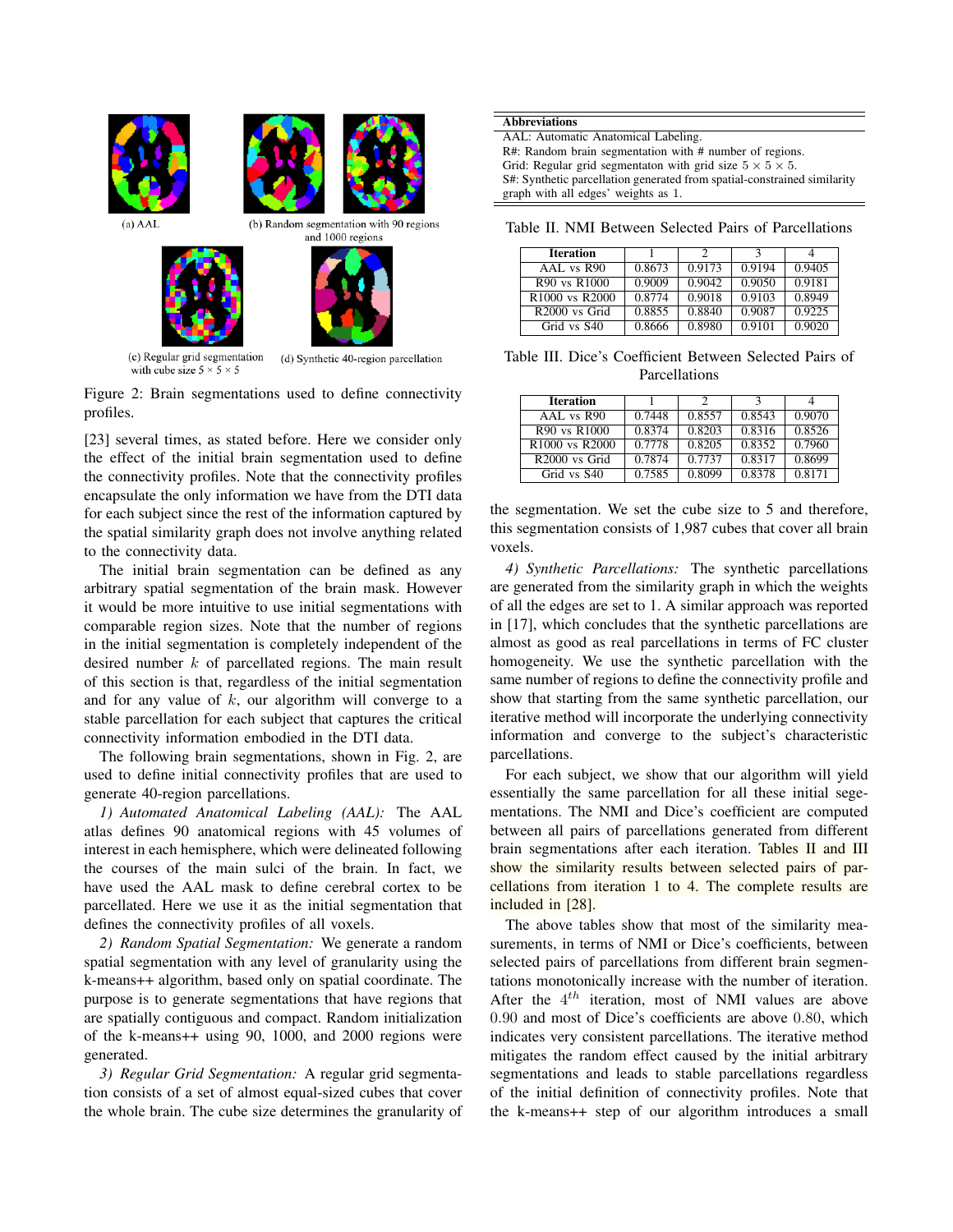| Number of regions | <b>NMI</b> | <b>Dice's Coefficient</b> |
|-------------------|------------|---------------------------|
| 40                | 0.7734     | $0.5\overline{503}$       |
| 50                | 0.7786     | 0.5323                    |
| 60                | 0.7939     | 0.5507                    |
| 70                | 0.7988     | 0.5415                    |
| 90                | 0.8040     | 0.5326                    |
| 120               | 0.8151     | 0.5287                    |

## Table IV. Average Similarity Between Parcellations of Different Subjects within the NC Group

Table V. Average Similarity Between Parcellations of Subjects within the NC Group and Randomly Generated Parcellation

| Number of regions | NMI    | <b>Dice's Coefficient</b> |
|-------------------|--------|---------------------------|
| 40                | 0.6923 | 0.3994                    |
| 50                | 0.6857 | 0.3679                    |
| 60                | 0.7140 | 0.3871                    |
|                   | 0.7164 | 0.3771                    |
| 90                | 0.7393 | 0.3995                    |
| $\gamma$          | 0.7452 | 0.3720                    |

uncertainty, which explains the few deviations in the tables above. However, it is clear that the parcellations generated at the end of third and fourth iterations are very close to each other.

# *C. Group Consistency*

Table IV shows the average similarity between every pair of parcellations from subjects in the NC group. As can be seen from entries in this table, the parcellations are reasonably consistent within the NC group; similar results hold for the SZ group.

Table V shows the average similarity between a random parcellation and the parcellations generated for the subjects in the NC group. As can be seen from the column of the Dice coefficients, our generated parcellations are significantly different from random parcellations. As mentioned before, the NMI coefficients tend to overestimate the similarity between the parcellations, and hence the slightly higher numbers in the second column of Table V, but still significantly lower than the similarity of the generated parcellations between the subjects of the NC group (Table IV).

#### V. DISCRIMINATIVE ANALYSIS

In this section, we show how our parcellations can be used to shed light on structural differences between different experimental groups. We have selected cases that were known to have significant differences in white matter integrity and structural networks. We include a discussion of three significant different groups: Male vs Female, Age groups, and SZ vs NC. The subject demographics in our data are shown in Table I.

We adopt two strategies to discriminate among experimental groups. The first strategy focuses on the heterogeneity of the parcellations within a group sample and is based on the pair-wise similarities between all pairs of parcellations in a group. In particular, we will show that the parcellations

# Table VI. P-value and T-statistic for Gender Study within the NC Group

| <b>Similarity comparison</b> | p-value    | t-statistic |
|------------------------------|------------|-------------|
| Male vs Male-female          | 9.0286e-5  | $-3.9205$   |
| Female vs Male-female        | 1.4025e-8  | 5.6911      |
| Male vs Female               | 3.3752e-20 | $-9.2766$   |

Table VII. P-value and T-statistic for Age Study within the NC Group

| <b>Similarity comparison</b> | p-value      | t-statistic |
|------------------------------|--------------|-------------|
| Group I vs Group I-II        | 0.5133       | $-0.6539$   |
| Group II vs Group I-II       | 0.5566       | 0.5880      |
| Group I vs Group II          | 0.2009       | $-1.2798$   |
| Group II vs Group II-III     | $2.4175e-4$  | 3.6800      |
| Group III vs Group II-III    | 0.0028       | $-2.9921$   |
| Group II vs Group III        | $6.6455e-11$ | 6.5814      |

Table VIII. P-value and T-statistic for Schizophrenic Study

| Similarity comparison | p-value     | t-statistic |
|-----------------------|-------------|-------------|
| NC vs NC-SZ           | 2.9995e-89  | 20.2514     |
| SZ vs NC-SZ           | $1.4025e-8$ | $-10.4867$  |
| NC vs SZ              | 1.1636e-198 | 30.9687     |

of the subjects in the SZ group have substantially more variability that those of the NC group and that healthy males seem to exhibit more heterogeneity within their group than healthy females do.

The other strategy is to analyze the structural connectivity network built from the parcellations and tractography results, where the nodes correspond to the parcellation regions and the edge weights correspond to the cumulative connectivity strength between voxels in the two regions; this strategy is commonly used in the literature [29], [30]. Our iterative method generates parcellations where voxels within the same region share similar connectivity profiles that are defined as the accumulated connectivity strength to every other region. Hence the parcellations obtained are consistent with the structural connectivity network where the connectivity pattern of each node summarizes the connectivity profile of the voxels in that region. The "connectome" analysis shows more powerful discriminative ability of our parcellations than using existing anatomical atlases.

## *A. Similarity-based Analysis*

The analysis is based solely on pair-wise similarity between pairs of parcellations. We start by analyzing the similarities relative to female and male subgroups of the NC sample using parcellations with 90 regions and NMI as the similarity measure. Results corresponding to other values of *k* or to the use of Dice's coefficient as a similarity measure exhibit the same patterns.

A two-sample t-test was performed on the pair-wise similarity between parcellations within the female subgroup, the male subgroup, and pair-wise similarity between parcellations from different groups. The p-value and t-statistics are shown in Table VI.

Our results indicate that the similarity of parcellations of either healthy females or healthy males is significantly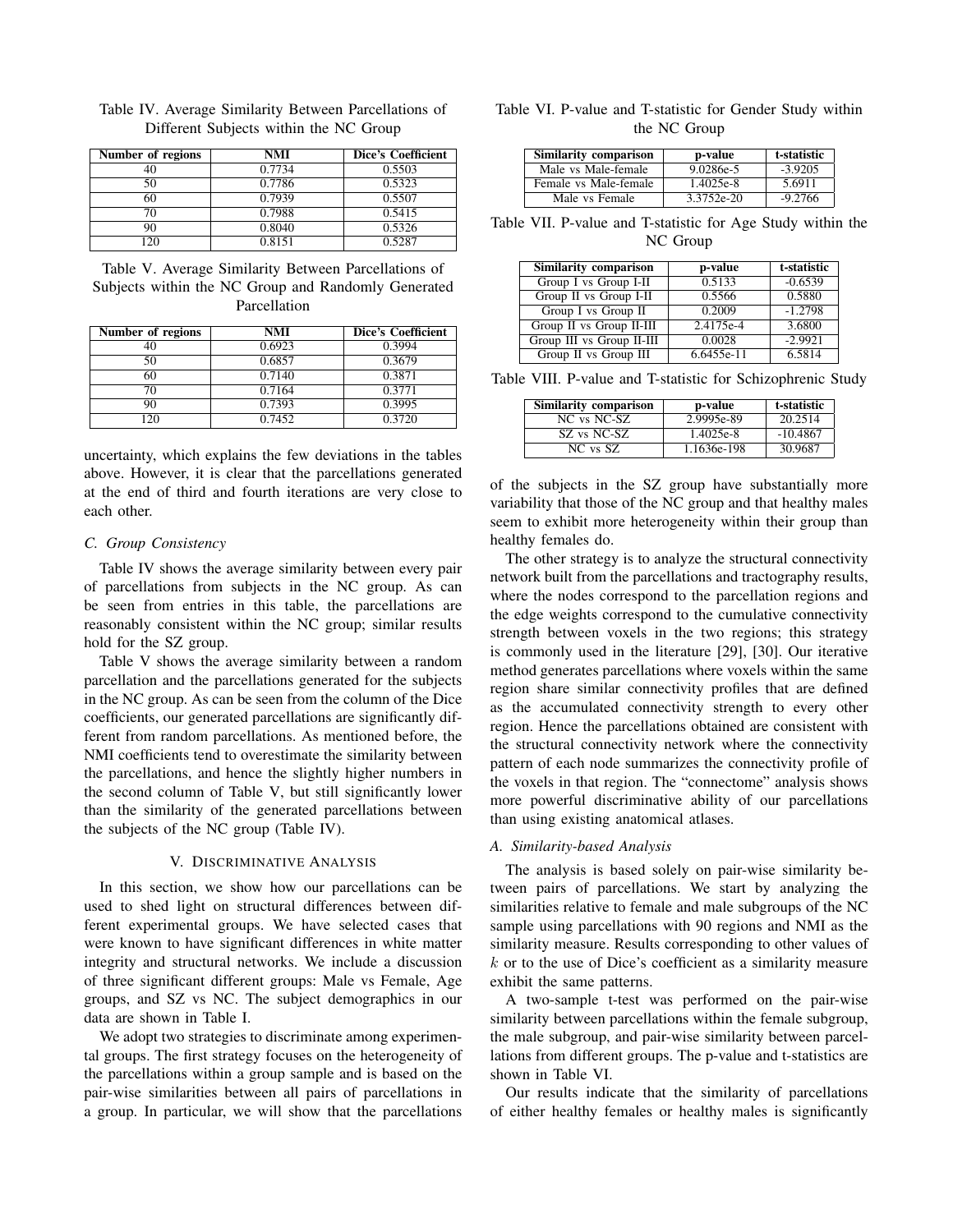different that the similarity between a female parcellation and a male parcellation. More importantly, the last row of Table VI indicates that the female parcellations are much closer to each other that the male parcellations, which may indicate more structural brain heterogeneity among the male subjects than among the female subjects.

In the age study, we divide the NC sample into three age groups, which are: Group I: Age 18-29, 23 subjects; Group II: Age 30-49, 28 subjects; Group III: Age 50-62, 25 subjects. The p-value and t-statistics are shown in table VII. For parcellations in Group I and II, their similarities did not show significant differences. But parcellation similarities within Group II have significant differences than the similarity between parcellations in Group II and Group III. And parcellations in Group III are more heterogeneous than those in Group I and Group II.

Perhaps more interesting is the similarity comparison of the parcellations of NC vs SZ groups, illustrated in VIII. These results clearly show that the parcellations within the SZ group show much more heterogeneity than those for the NC group.

## *B. Connectome Analysis*

There is much evidence supporting that schizophrenia is a disorder related to brain connectivity. Our previous work analyzed the structural connectivity network based on individual parcellations refined from the AAL atlas to discriminate schizophrenic and normal control groups with high accuracy [31]. We apply the same strategy to discriminate among the two groups using the 5-region parcellations generated from our iterative approach. The reason we choose a small number of regions is the high consistency across subjects, and because regions can be trivially mapped spatially, oneto-one, between any pair of parcellations.

We first relabel all parcellations based on a randomly selected subject. The connectomes are built by defining nodes as regions in the parcellation and edge weights represent cumulative connectivity strength between regions.

A large portion of pair-wise connectivity shows significant differences between the two groups. Moreover, most pairwise connectivity strengths of NC subjects are greater than those of SZ subjects, a fact that is consistent with the previous findings that SZ subjects have decreased interhemispheric and intra-hemispheric connectivity [19]. We select the three pairs with the most significant p-values and use their connectivity values as features to train a support vector machine classifier. We test our classifier using a 10 fold cross-validation and are able to achieve up to 75% accuracy, which is significantly better than our earlier result in [31].

We also carried out an additional test to confirm the discriminative capabilities of our parcellations. Consider 40 region parcellations for the two population samples and the corresponding structural connectivity networks. For each



Figure 3: Binary maps where entries in red color have p-values *<*0.05 and *<*0.00005 respectively in terms of connectivity strengths between the two population groups using our 40-region parcellations.



Figure 4: Binary map where entries in red color have pvalues *<*0.05 and *<*0.00005 respectively between connectivity strengths of the two population groups using the AAL atlas.

edge, we perform a two-sample t-test between the sequence of connectivity strengths of the NC group and that of the SZ group. We find that many of the edges result in p-values less than 0.00005 as shown in Fig. 3. Fig. 4 shows the corresponding results when we use the AAL atlas and determine connectivity strengths on the corresponding edges (pairs of regions). As shown by the binary maps, the proportion of entries in the AAL-based network which have significant connectivity strength difference between healthy controls and schizophrenic subjects is much smaller than that those obtained through the network built from our 40-region parcellations.

It seems clear that our parcellations seem to effectively capture the inherent connectivity information present in the DTI data and hence are more suitable for studying structural connectivity than anatomical atlases.

## VI. CONCLUSION

We herein propose a sparse representation of the connectivity information derived from DTI data and a novel method that generates whole-brain parcellations for any number *k* of regions. Our method is computationally efficient and is able to consistently generate stable and reproducible parcellations that seem to capture inherent structural patterns present in the data. The results are validated through the use of a number of methods, including subject reproducibility, group consistency, and discriminative characteristics between different population groups.

#### ACKNOWLEDGMENT

We gratefully acknowledge funding provided by The University of Maryland/Mpowering the State through the Center